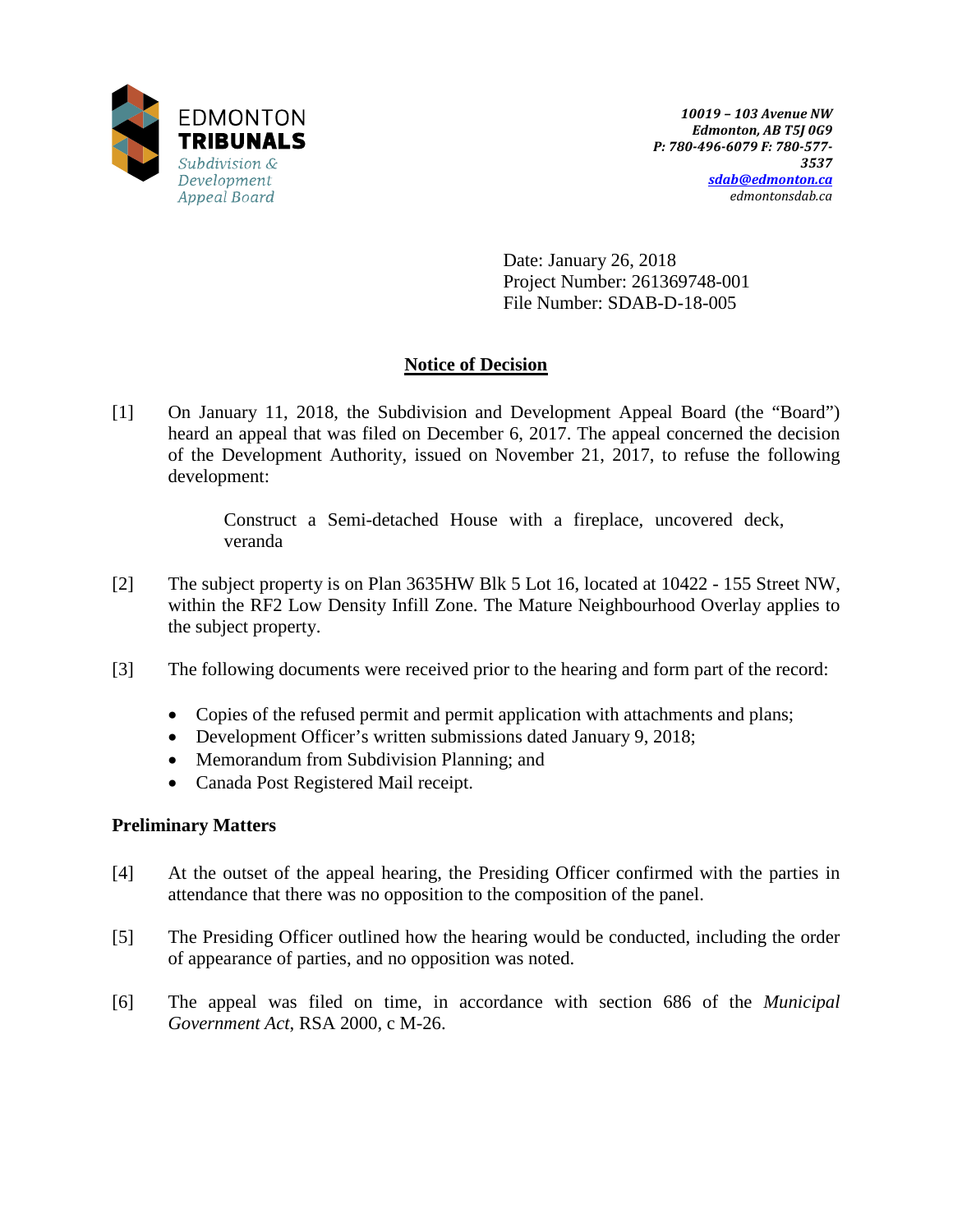## **Summary of Hearing**

- *i) Position of the Appellant, Tech View Homes Ltd. Mr. A. Raju, representing Tech View Homes Ltd.*
- [7] The Appellant was represented by Mr. A. Raju.
- [8] There are ten duplexes located on this block from 104 Avenue to 105 Avenue on 155 Street. The subject site backs onto a large apartment building.
- [9] Mr. Raju did not understand why the development permit to construct a Semi-detached House was refused. His other option would be to subdivide the lot and build two Single Detached Houses, which in his opinion would have the same impact. Furthermore, a Single Detached House on this lot would be out of character for this block because it is mainly comprised of duplex housing.
- [10] He acknowledged that the Apartment House located behind the subject site is zoned RA 7 Apartment Housing. However, it was his opinion that the addition of two additional Dwellings will have little if no impact. Although the purpose of the RF2 Zone is to preserve Single Detached Housing, the composition of this block is primarily Semidetached Housing. The proposal is for a two Storey structure which is characteristic of the houses on neighbouring lots.
- [11] There are seven duplexes on the blockface and three located across the street on the same block for a total of ten on this block.
	- *ii) Position of the Development Authority:*
- [12] The Development Authority provided written submissions and did not attend the hearing.

## **Decision**

- [13] The appeal is **ALLOWED** and the decision of the Development Authority is **REVOKED**. The development is **GRANTED** as applied for to the Development Authority, subject to the following **CONDITIONS**:
	- 1. This Development Permit authorizes the development of a Semi-Detached House with front verandas, fireplaces and rear uncovered decks  $(3.17 \text{ m by } 3.05 \text{ m})$ , and to demolish the existing Single Detached House and detached garage.
	- 2. WITHIN 14 DAYS OF APPROVAL, prior to any demolition or construction activity, the applicant must post on-site a development permit notification sign (Section 20.2).
	- 3. Frosted or opaque glass treatment shall be used on all windows on the south elevations to minimize overlook into adjacent properties (Section 814.3.4).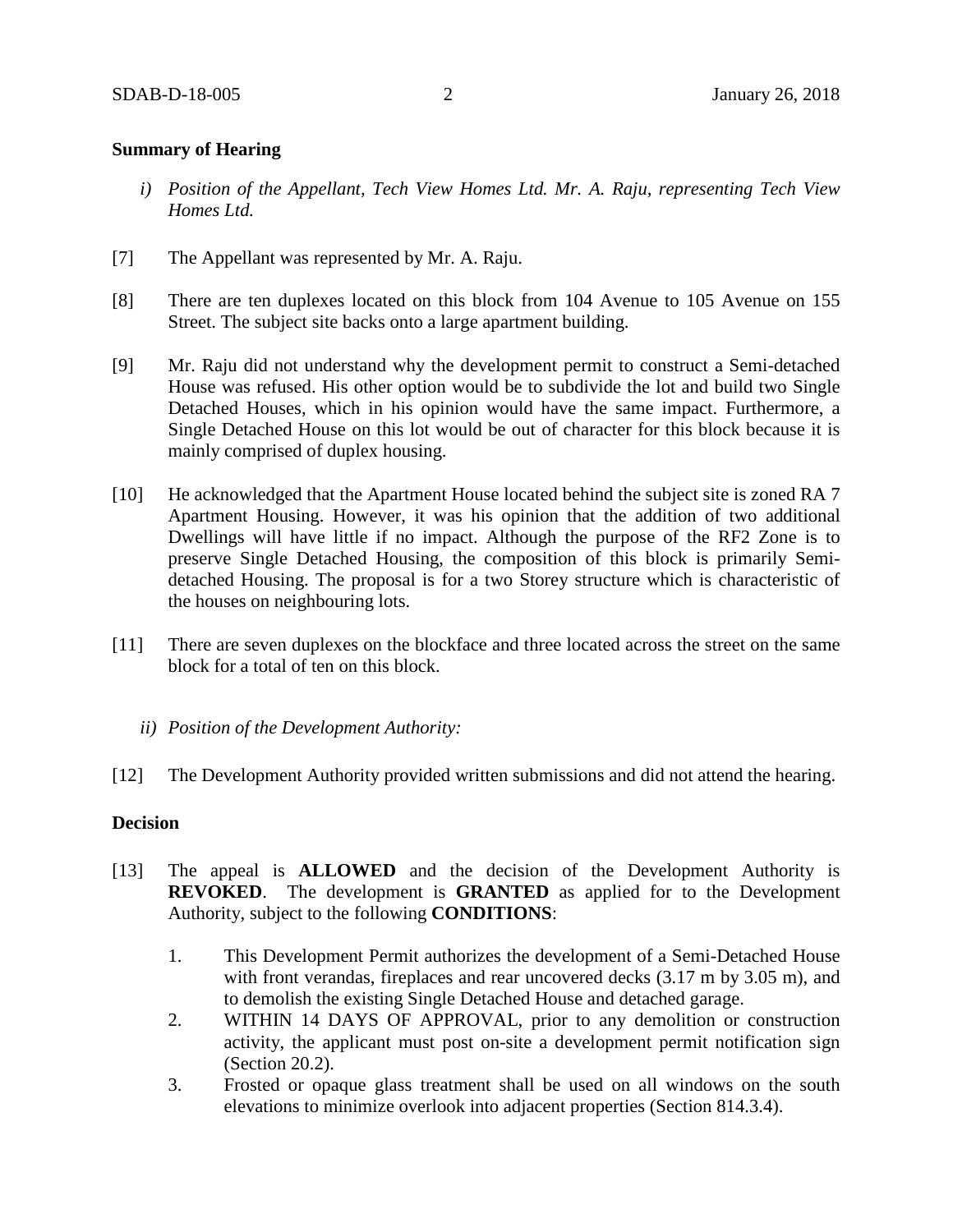- 4. The maximum Height shall not exceed 8.9 m, in accordance with Section 52 (Section 814.3.5).
- 5. The Basement elevation shall be no more than 1.5 m above Grade. The Basement elevation shall be measured as the distance between Grade level and the floor of the first Storey (Section 814.3.4).
- 6. No vehicular access onto 155 Street NW shall be permitted (Section 814.3.17).
- 7. Private Outdoor Amenity Area shall be provided on Site in accordance with Section 47 of this Bylaw.
- 8. A minimum of 2 off-street parking spaces shall be used for the purpose of accommodating the vehicles of residents in connection with the Semi-Detached House (Reference Section 54.1.1.c, 54.2.1.a).
- 9. Landscaping shall be provided on a Site within 18 months of the occupancy of the Semi-Detached House. Trees and shrubs shall be maintained on a Site for a minimum of 42 months after the occupancy of the Semi-Detached House (Reference Section 55.2.1).
- 10. For each Dwelling, 1 deciduous tree with a minimum Caliper of 50 mm, 1 coniferous tree with a minimum Height of 2.5 m and 6 shrubs shall be provided on the property. Deciduous shrubs shall have a minimum Height of 300 mm and coniferous shrubs shall have a minimum spread of 450 mm (Reference Section 55.2.1).
- 11. All Yards visible from a public roadway, other than a Lane, shall be seeded or sodded. Seeding or sodding may be substituted with alternate forms of ground cover, including hard decorative pavers, washed rock, shale or similar treatments, perennials, or artificial turf, provided that all areas of exposed earth are designed as either flower beds or cultivated gardens (Reference Section 55.2.1).
- 12. The area covered by Impermeable Material shall not exceed 70% of the total Lot area (Section 55.10.1).

## TRANSPORTATION CONDITIONS:

- 13. The existing 4 m residential access to 155 Street located approximately 1.4 m from the south property line must be removed from the curb to the sidewalk and the curb & gutter constructed and boulevard restored to grass as shown on the Enclosure. The owner/applicant must obtain a permit to remove the access, available from the Development and Zoning Services Branch, 2nd Floor, 10111- 104 Avenue.
- 14. The existing driveway and retaining wall must be removed from the back of the sidewalk to the property line and the boulevard restored to grass as shown on the Enclosure.
- 15. The existing boulevard tree as shown on the Enclosure must be protected during construction. A minimum clearance of 3 m must be maintained between the required residential fill in and the trunk of the tree as shown on the Enclosure. The owner/applicant must contact Bonnie Fermanuik of City Operations, Parks and Roadways (780-496-4960) prior to construction. The costs for any required hoarding and/or root-cutting shall be borne by the owner/applicant.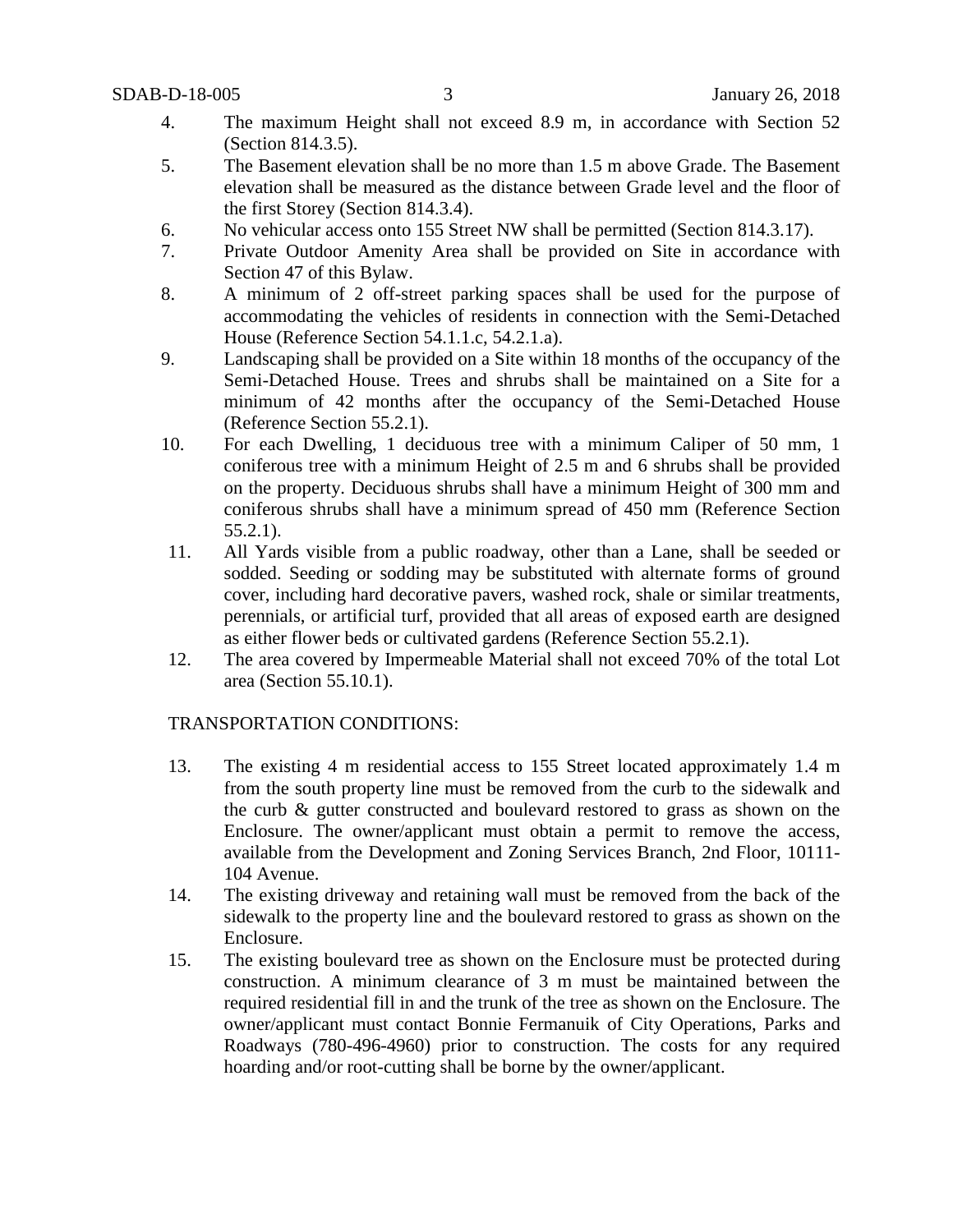- 16. There may be utilities within road right-of-way not specified that must be considered during construction. The owner/applicant is responsible for the location of all underground and above ground utilities and maintaining required clearances as specified by the utility companies. Alberta One-Call (1-800-242- 3447) and Shaw Cable (1-866-344-7429; www.digshaw.ca) should be contacted at least two weeks prior to the work beginning to have utilities located. Any costs associated with relocations and/or removals shall be at the expense of the owner/applicant.
- 17. Any hoarding or construction taking place on road right-of-way requires an OSCAM (On-Street Construction and Maintenance) permit. OSCAM permit applications require Transportation Management Plan (TMP) information. The TMP must include:

- The start/finish date of project;

- Accommodation of pedestrians and vehicles during construction;
- Confirmation of lay down area within legal road right of way if required;

- And to confirm if crossing the sidewalk and/or boulevard is required to temporarily access the site.

It should be noted that the hoarding must not damage boulevard trees. The owner or Prime Contractor must apply for an OSCAM online at: [http://www.edmonton.ca/transportation/on\\_your\\_streets/on-street-construction](http://www.edmonton.ca/transportation/on_your_streets/on-street-construction-maintenance-permit.aspx)[maintenance-permit.aspx](http://www.edmonton.ca/transportation/on_your_streets/on-street-construction-maintenance-permit.aspx)

18. Any alley, sidewalk or boulevard damage occurring as a result of construction traffic must be restored to the satisfaction of Development Inspections, as per Section 15.5(f) of the Zoning Bylaw. The alley, sidewalks and boulevard will be inspected by Development Inspections prior to construction, and again once construction is complete. All expenses incurred for repair are to be borne by the owner.

#### NOTES:

- A. Any future deck development greater than 0.6m (2ft) in height will require development and building permit approvals.
- B. Any future deck enclosure or cover requires a separate development and building permit approval.
- C. The applicant is advised that there may be complications in obtaining a Development Permit for a future covered or uncovered deck because of excess in Site Coverage.
- D. Any future basement development will require development and building permit approvals. Secondary Suite development is not allowed in Semi-Detached Housing.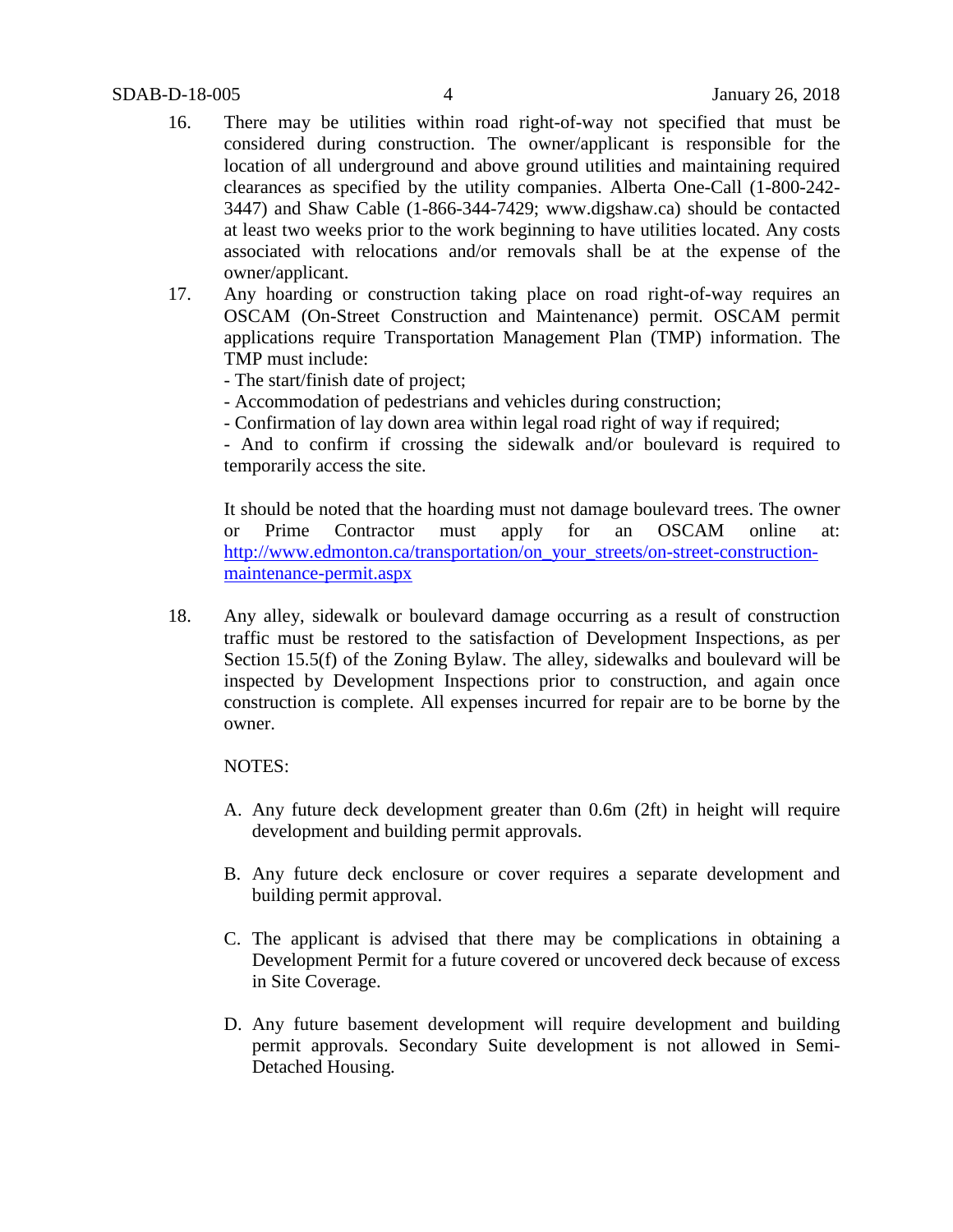- E. Unless otherwise stated, all above references to "section numbers" refer to the authority under the Edmonton Zoning Bylaw 12800.
- F. An approved Development Permit means that the proposed development has been reviewed only against the provisions of the Edmonton Zoning Bylaw. It does not remove obligations to conform with other legislation, bylaws or land title instruments such as the Municipal Government Act, the ERCB Directive 079, the Edmonton Safety Codes Permit Bylaw or any caveats, covenants or easements that might be attached to the Site.

#### TRANSPORATION ADVISEMENTS:

G. Access from the site to the adjacent north-south is acceptable. A crossing permit is not required for alley access.

[14] In granting the development the following variance to the *Edmonton Zoning Bylaw* is allowed:

> The requirements of Section 120.4(4) are waived to allow a Semidetached House at this location.

## **Reasons for Decision**

- [15] Semi-detached Housing is a Permitted Use in the RF2 Low Density Infill Zone.
- [16] Section 120.4(4) of the *Edmonton Zoning Bylaw* states:

Semi-detached Housing shall be located:

- a. on Corner Sites;
- b. on Sites abutting an arterial or service road;
- c. where both Side Lot Lines abut existing Duplex or Semi-detached Housing; or
- d. where a minimum of one Side Lot Line:
	- i. abuts a Site where Row Housing, Apartment Housing, or a commercial Use is a Permitted Use; or
	- ii. is not separated from a Site where Row Housing, Apartment Housing or a commercial Use is a Permitted Use by a public roadway, including a Lane, more than 10.0 m wide.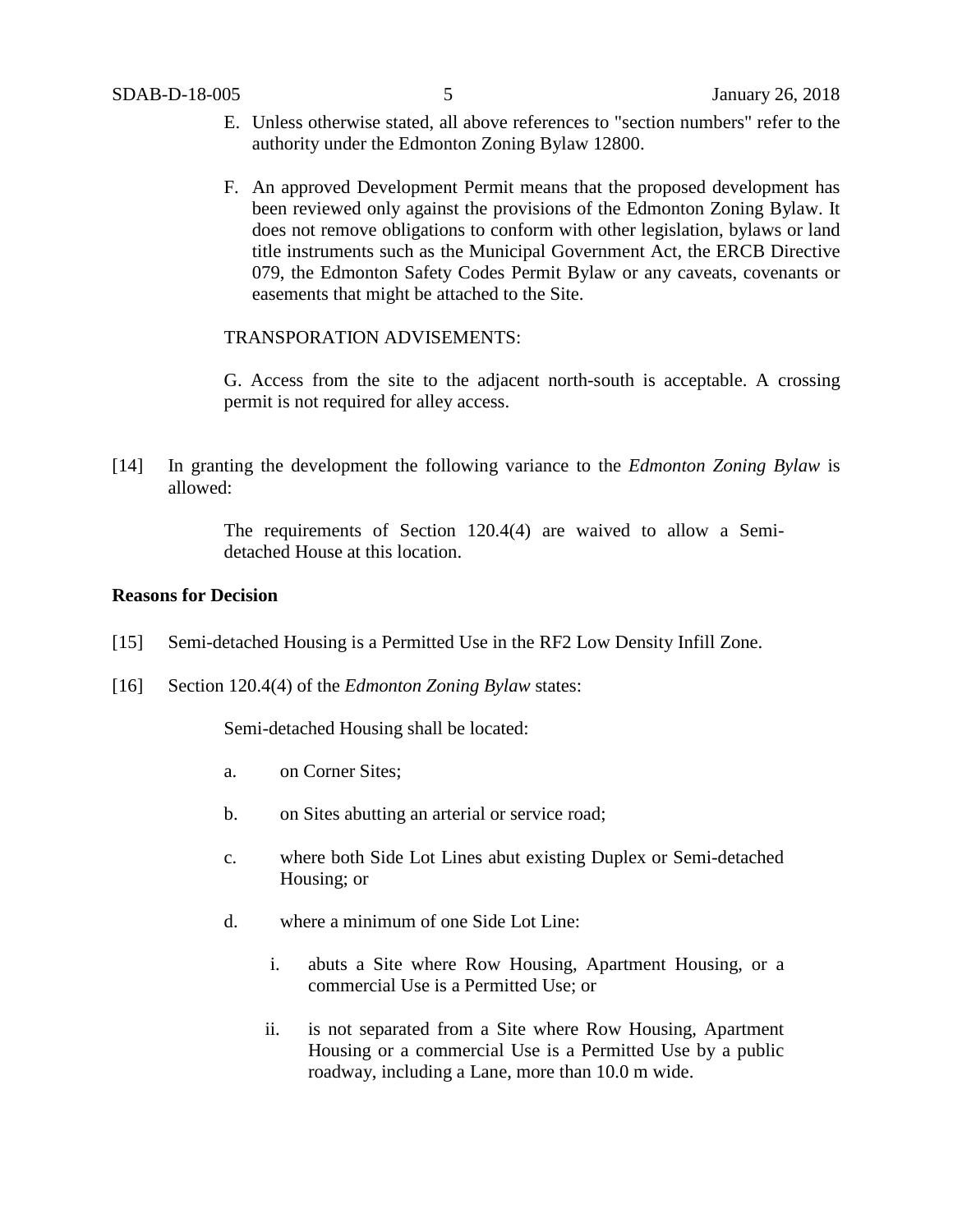- [17] The proposed Semi-detached House does not comply with the locational requirements under section 120.4(4) because the subject site is an interior lot with only one Side Lot Line abutting an existing Duplex or Semi-detached House. The Development Officer refused the application. He noted that the purpose of the RF2 Low Density Infill Zone is to retain existing Single Detached Housing. He also noted that the locational criteria for Semi-Detached Housing were implemented to minimize the impact of increased traffic and parking demands on the interiors of neighbourhoods.
- [18] However, there are seven existing Semi-detached Houses on this blockface and three on the opposite side of the street on the same block, many of which do not comply with the locational requirements for Semi-detached Housing. The Board therefore finds that the character of this particular part of the neighbourhood has already shifted from Single Detached Housing to Semi-detached Housing. Allowing an additional Semi-detached House will not have any material impact on the character of this part of the neighbourhood.
- [19] Furthermore, the alternative development on this Site would be the construction of two Single Detached Houses on a subdivided lot. Each Single Detached House could have a Secondary Suite in the basement as a permitted use, which would result in four Dwellings on this Site rather than the proposed two Dwellings. This would result in an even greater impact on traffic and parking in the middle of this neighbourhood.
- [20] The proposed development also complies with all of the other development regulations, including Site Coverage, Parking, Setbacks, Amenity Space and the regulations in the Mature Neighbourhood Overlay.
- [21] The Board notes that there were no letters of opposition received and that no one appeared at the hearing to voice objections to the proposed development.
- [22] For all of the above reasons, it is the view of the Board, that the proposed development will not unduly interfere with the amenities of the neighbourhood nor materially interfere with or affect the use, enjoyment or value of neighbouring parcels of land.

June

Mr. Mark Young, Presiding Officer Subdivision and Development Appeal Board

Board Members in Attendance: Ms. L. Gibson; Mr. R. Handa, Mr. J. Kindrake

Enclosure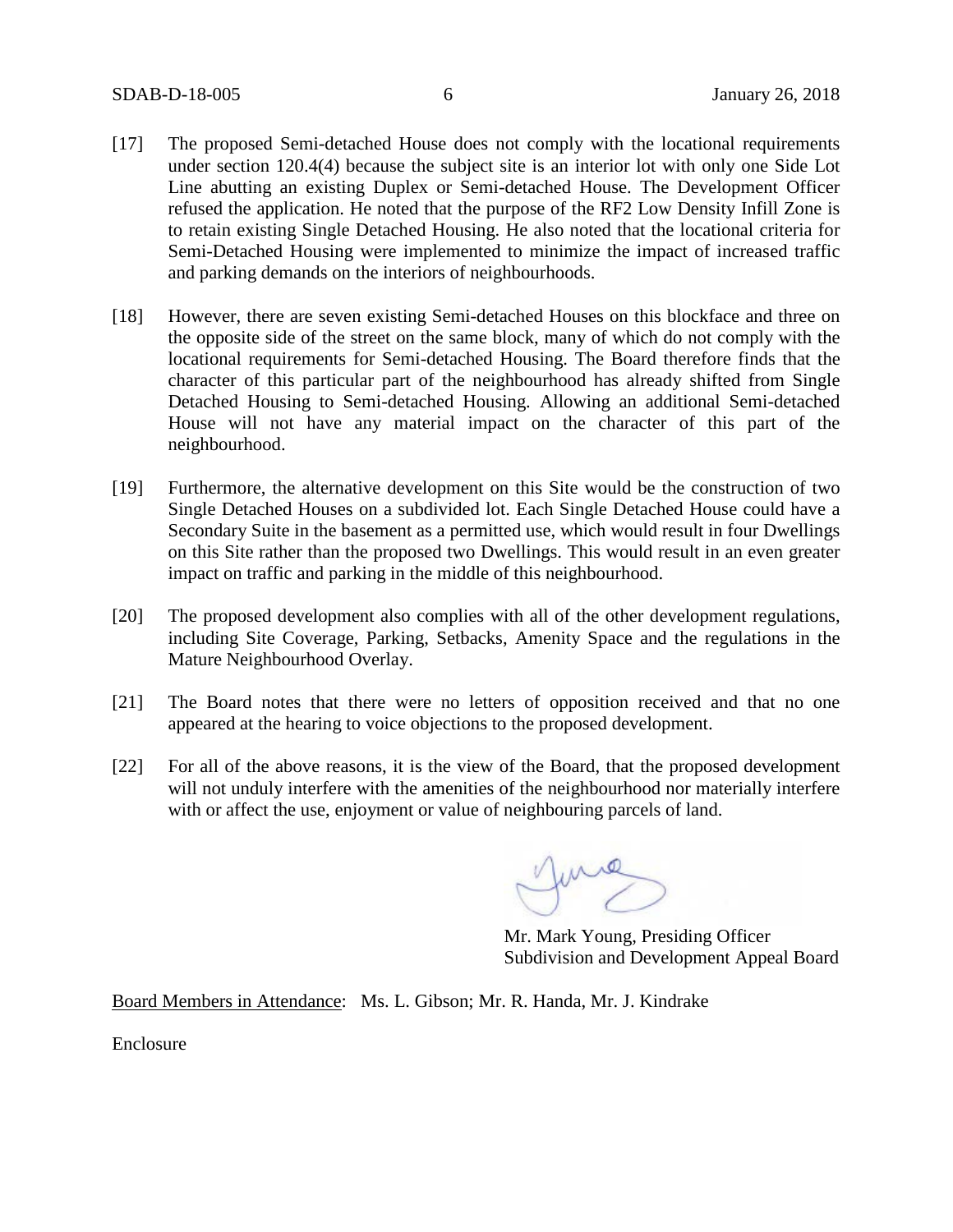

## LEGEND:

EXISTING 6.5 in RESIDENTIAL ACCESS TO 155 STREET LOCATED APPROXIMATELY 1.4 m FROM THE SOUTH PROPERTY LINE MUST BE REMOVED FROM THE CURB TO THE SIDEWALK AND THE CURB & GUTTER CONSTRUCTED AND BOULEVARD RESTORED TO GRASS

**Z** C)

REMOVE EXISTING DRIVEWAY AND RETAINING WALL

EXISTING BOULEVARD TREE

**ENCLOSURE** 

FILE: DA 261369748-001 DATE: November 7, 2017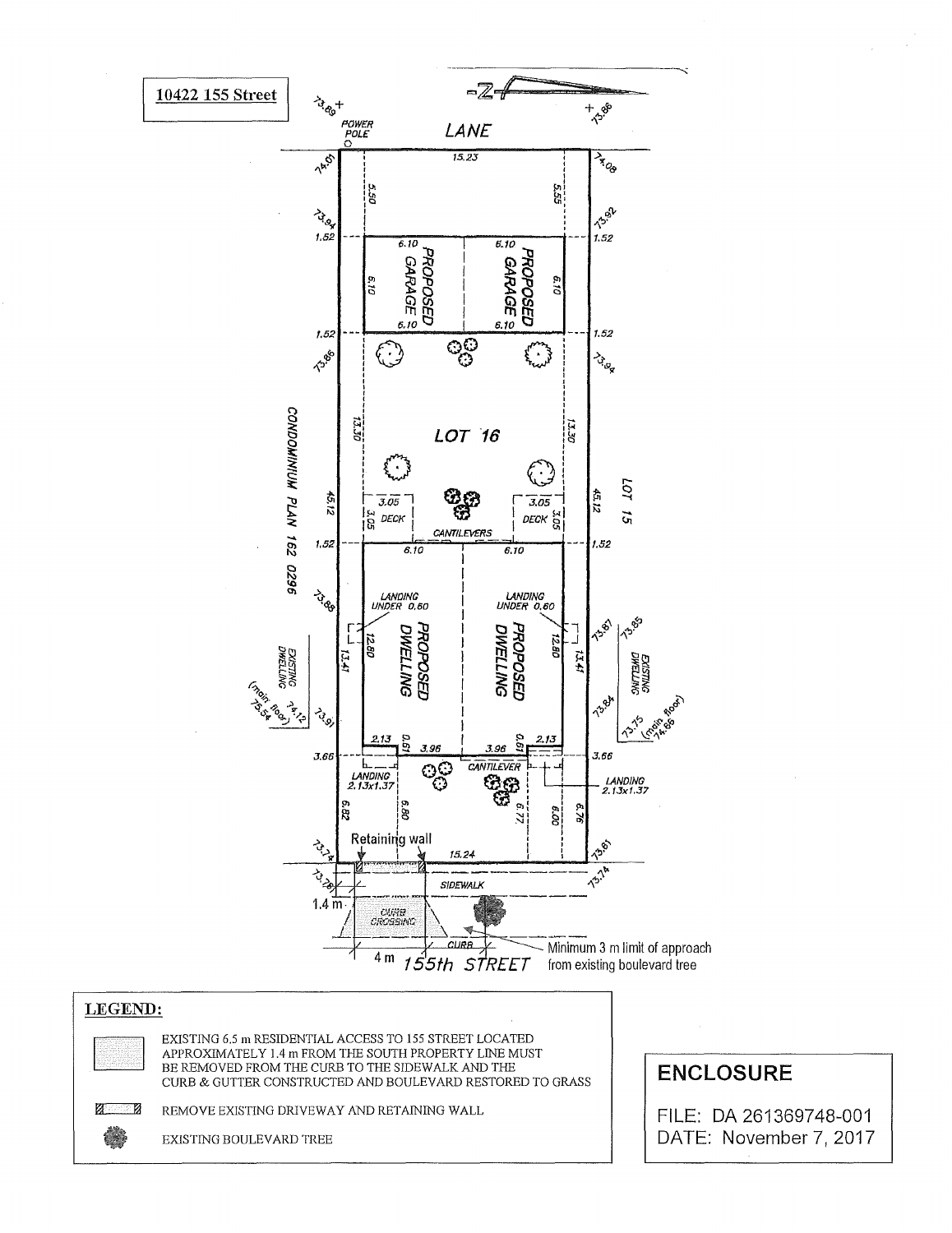## **Important Information for the Applicant/Appellant**

- 1. This is not a Building Permit. A Building Permit must be obtained separately from the Sustainable Development Department, located on the 2nd Floor, Edmonton Tower, 10111 – 104 Avenue NW, Edmonton, AB T5J 0J4.
- 2. Obtaining a Development Permit does not relieve you from complying with:
	- a) the requirements of the *Edmonton Zoning Bylaw*, insofar as those requirements have not been relaxed or varied by a decision of the Subdivision and Development Appeal Board,
	- b) the requirements of the *Alberta Safety Codes Act*,
	- c) the *Alberta Regulation 204/207 – Safety Codes Act – Permit Regulation*,
	- d) the requirements of any other appropriate federal, provincial or municipal legislation,
	- e) the conditions of any caveat, covenant, easement or other instrument affecting a building or land.
- 3. When an application for a Development Permit has been approved by the Subdivision and Development Appeal Board, it shall not be valid unless and until any conditions of approval, save those of a continuing nature, have been fulfilled.
- 4. A Development Permit will expire in accordance to the provisions of Section 22 of the *Edmonton Zoning Bylaw, Bylaw 12800*, as amended.
- 5. This decision may be appealed to the Alberta Court of Appeal on a question of law or jurisdiction under Section 688 of the *Municipal Government Act*, RSA 2000, c M-26. If the Subdivision and Development Appeal Board is served with notice of an application for leave to appeal its decision, such notice shall operate to suspend the Development Permit.
- 6. When a decision on a Development Permit application has been rendered by the Subdivision and Development Appeal Board, the enforcement of that decision is carried out by the Sustainable Development Department, located on the 2nd Floor, Edmonton Tower, 10111 – 104 Avenue NW, Edmonton, AB T5J 0J4.

*NOTE: The City of Edmonton does not conduct independent environmental checks of land within the City. If you are concerned about the stability of this property for any purpose, you should conduct your own tests and reviews. The City of Edmonton, when issuing a development permit, makes no representations and offers no warranties as to the suitability of the property for any purpose or as to the presence or absence of any environmental contaminants on the property.*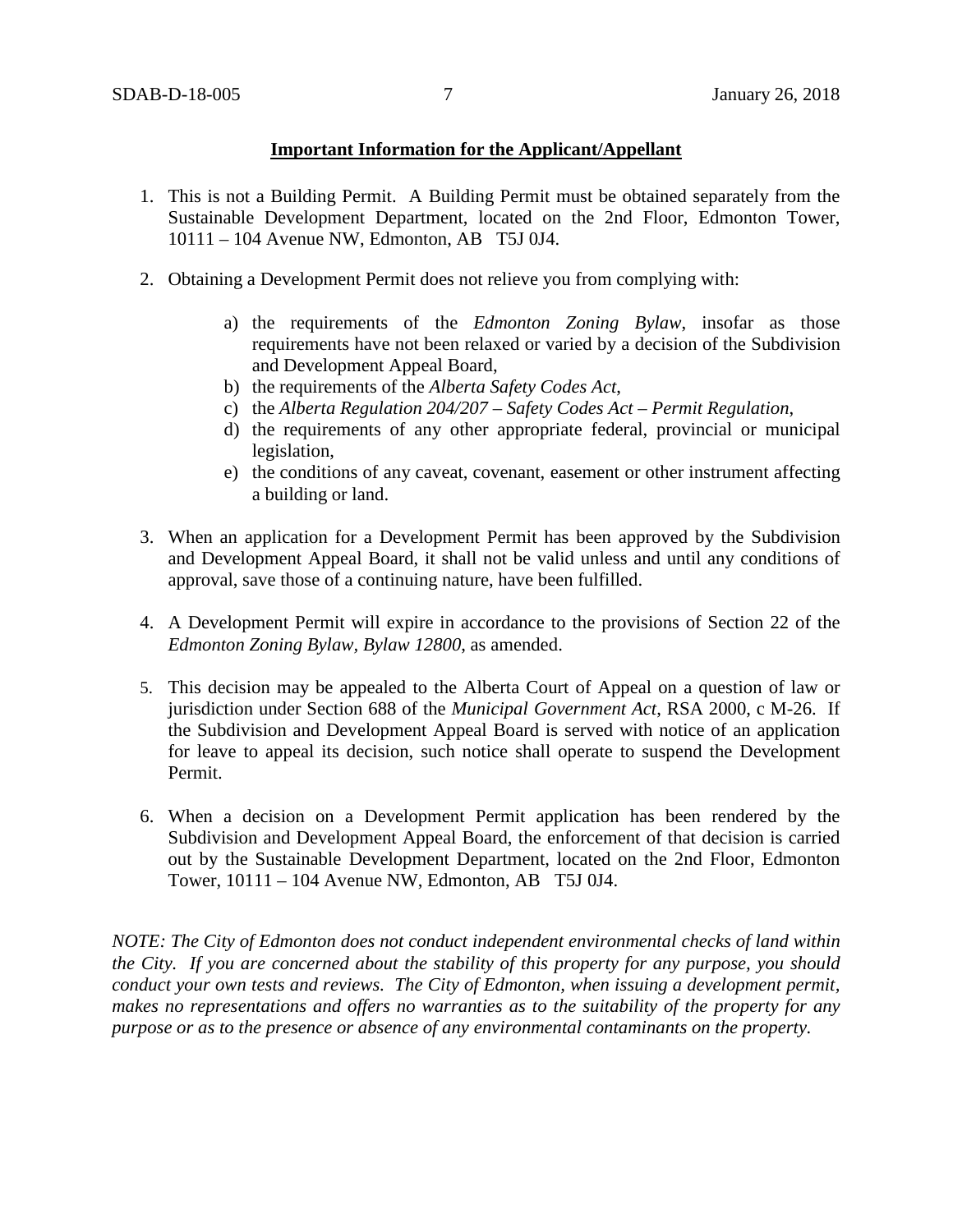

Date: January 26, 2018 Project Number: 267212994-001 File Number: SDAB-D-18-006

# **Notice of Decision**

[1] On January 11, 2018, the Subdivision and Development Appeal Board (the "Board") heard an appeal that was filed on December 12, 2017. The appeal concerned the decision of the Development Authority, issued on November 29, 2017, to approve the following development:

> Construct a Single Detached House with a Secondary Suite in the basement, covered deck

- [2] The subject property is on Plan 1523538 Unit 3, located at 3, 1768 Bowness Wynd SW, within the RF1 Single Detached Residential Zone.
- [3] The following documents were received prior to the hearing and form part of the record:
	- Copies of the approved permit and permit application with attachments and plans;
	- Development Officer's written submissions dated December 13, 2017; and
	- Appellant's written submissions.

## **Preliminary Matters**

- [4] The appeal was filed on time, in accordance with section 686 of the *Municipal Government Act*, RSA 2000, c M-26.
- [5] The hearing was scheduled to start at 10:30 a.m. but did not commence until 10:50 a.m. The Presiding Officer explained that an email request to postpone the hearing because of the cold weather had been received from the Appellant. The Respondent was contacted by telephone because he did not appear. The Respondent advised the Board that, due to the cold weather, his car could not start and he would not be able to attend the hearing. He opposed the postponement request and asked the Board to proceed with the hearing.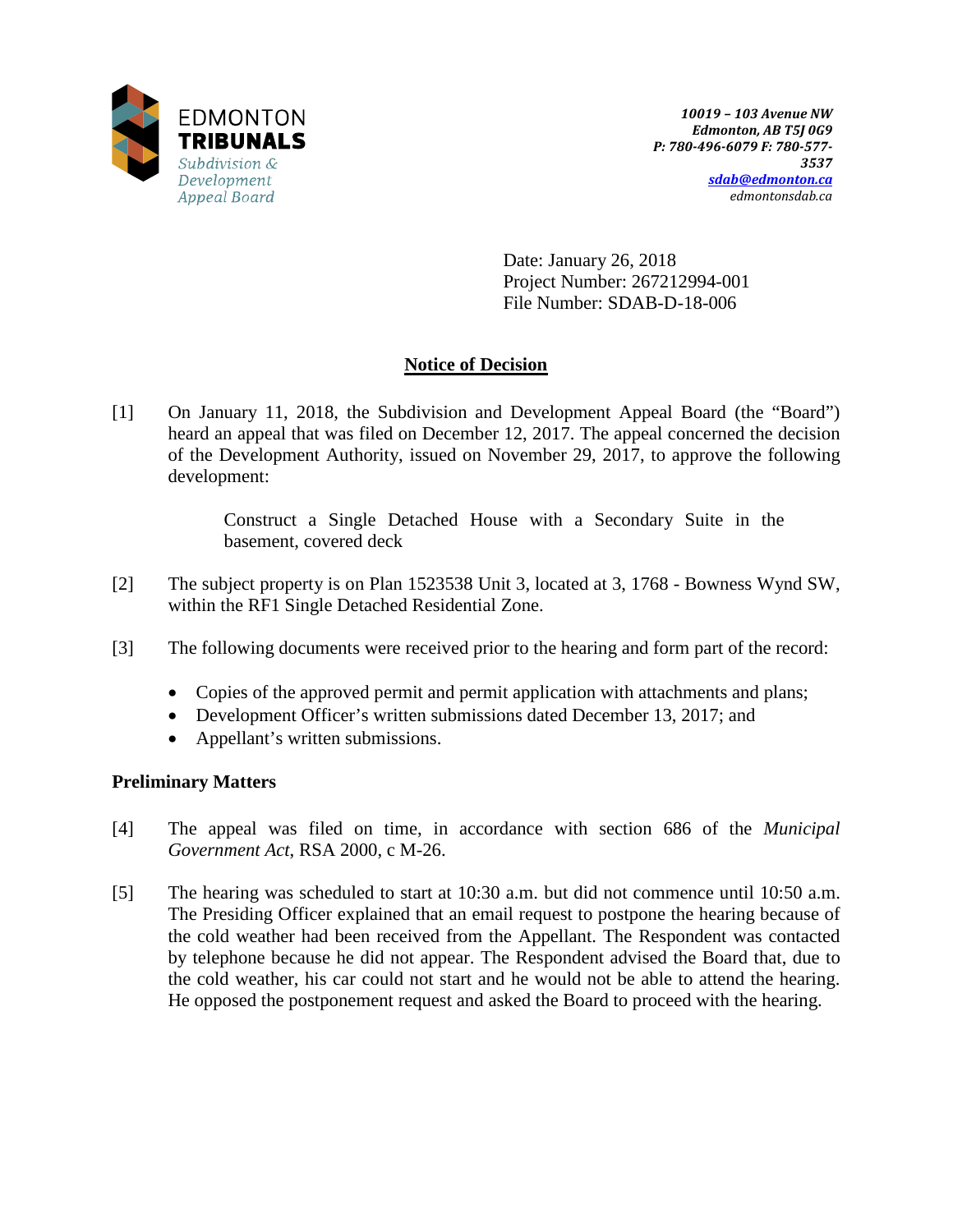#### **Decision on Adjournment Request:**

[6] The request to re-schedule the hearing was **DENIED**. The Board noted that the Appellant was the only individual to oppose the issuing of the development permit for this Permitted Use requiring a single variance to allow a slightly wider Driveway. The Board was of the view that the balance of convenience in this case favoured proceeding with the appeal in a timely fashion.

## **Summary of Hearing**

- *i) Position of the Appellant, D. Johnson and R. Johnson*
- [7] The Board reviewed the Appellant's written reasons for appeal, which included concerns regarding the impact of an additional Dwelling on the very narrow entrance to this gated community, limited street parking, problems with emergency vehicles accessing the neighbourhood and safety concerns arising from increased traffic.
	- *ii) Position of the Development Authority*
- [8] The Development Authority provided written submissions and did not attend the hearing.
	- *iii) Position of the Respondent, Modish Homes*
- [9] The Respondent was unable to attend the hearing.

#### **Decision**

- [10] The appeal is **DENIED** and the decision of the Development Authority is **CONFIRMED.**
- [11] In granting the development the following variance to the *Edmonton Zoning Bylaw* is allowed:

The maximum allowable Driveway Width, pursuant to Section 54.1(4) has been varied to allow an excess of 0.52 metres, thereby allowing a Driveway width of 7.92 metres.

#### **Reasons for Decision**

[12] Single Detached Housing is a Permitted Use in the RF1 Single Detached Residential Zone. Secondary Suites within Single Detached Housing is also a Permitted Use in this Zone.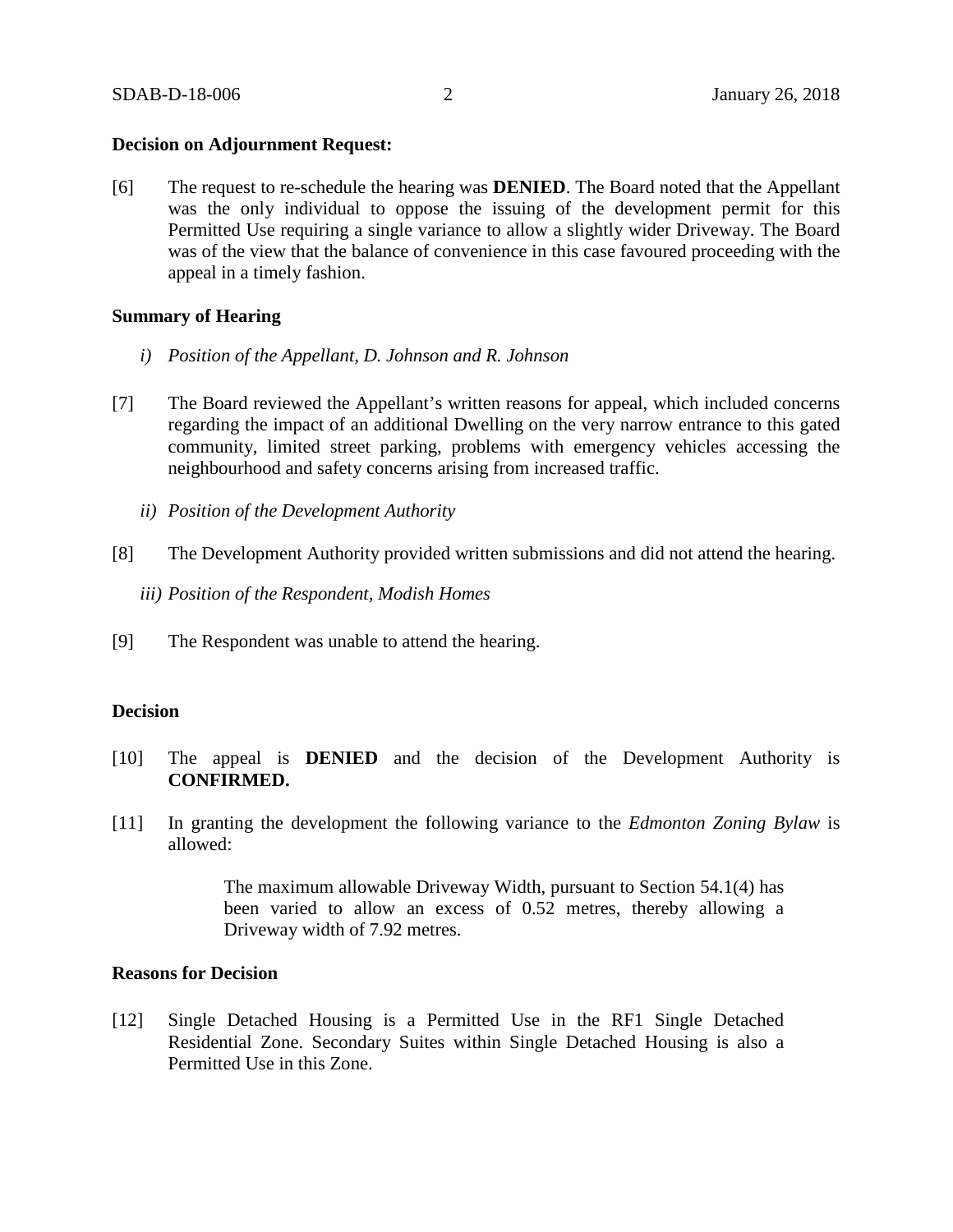- [13] With the exception of the maximum allowable Driveway width pursuant to Section 54.1.4 of the *Edmonton Zoning Bylaw*, the proposed development complies with all of the development regulations.
- [14] Section 685(3) of the *Municipal Government Act* states that no appeal lies in respect of the issuance of a development permit for a Permitted Use unless the provisions of the land use bylaw were relaxed, varied or misinterpreted.
- [15] In this particular case, the Appellant has not provided any basis for the Board to conclude that the Development Officer misinterpreted the Bylaw provisions. The concerns provided relate to the impact that the proposed development may have on parking in the neighbourhood, how emergency response times may be hampered by the narrow entrance to this gated community and that the proposed Secondary Suite may result in an increased number of vehicles in the neighbourhood. The Appellant did not raise any concerns regarding the only variance that was granted to allow an excess in the maximum allowable width of the Driveway.
- [16] The Board finds that increasing the width of the Driveway will allow additional on-site parking spaces, thereby mitigating the Appellant's concerns regarding the impact of the proposed development on parking in the area.
- [17] Section 54.1(4)(c) states that:

The maximum width of the Driveway shall be calculated as the product of 3.7 metres multiplied by the total number of adjacent side-by-side parking spaces contained within the Garage or parking Area, or the width of the Garage or Parking Area, whichever is the lesser.

- [18] In this case, the number of parking spaces within the Garage dictates the maximum allowable width of the Driveway. The proposed Garage can accommodate two regular sized vehicles, which means that the maximum width of the Driveway allowed by the regulation is 7.4 metres. However, the Garage is 7.92 metres wide. Based on the evidence provided by the Development Officer, the Garage can accommodate three smaller vehicles. Allowing a variance to the maximum allowable Driveway width will allow this oversized Garage to be used to park three smaller vehicles within it. Further, the wider Driveway will be the same width as the Garage and will not appear to be out of place or excessive.
- [19] The Board notes that, aside from the Appellant, there was no other opposition to the proposed development.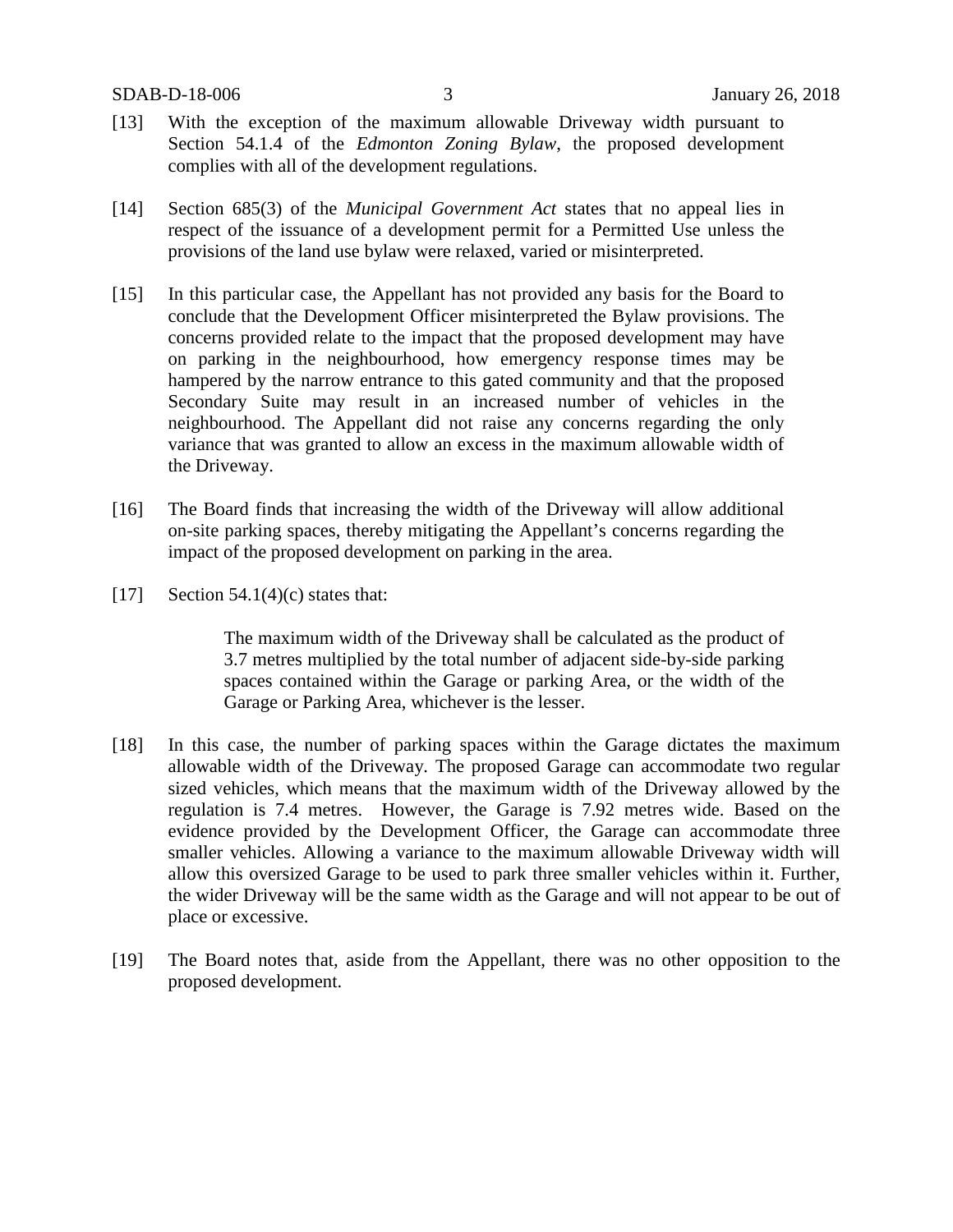[20] For all of the above reasons, it is the view of the Board that the proposed development will not unduly interfere with the amenities of the neighbourhood nor materially interfere with or affect the use, enjoyment or value of neighbouring parcels of land.

June

Mr. Mark Young, Presiding Officer Subdivision and Development Appeal Board

Board Members in Attendance: Ms. L. Gibson; Mr. R. Handa, Mr. J. Kindrake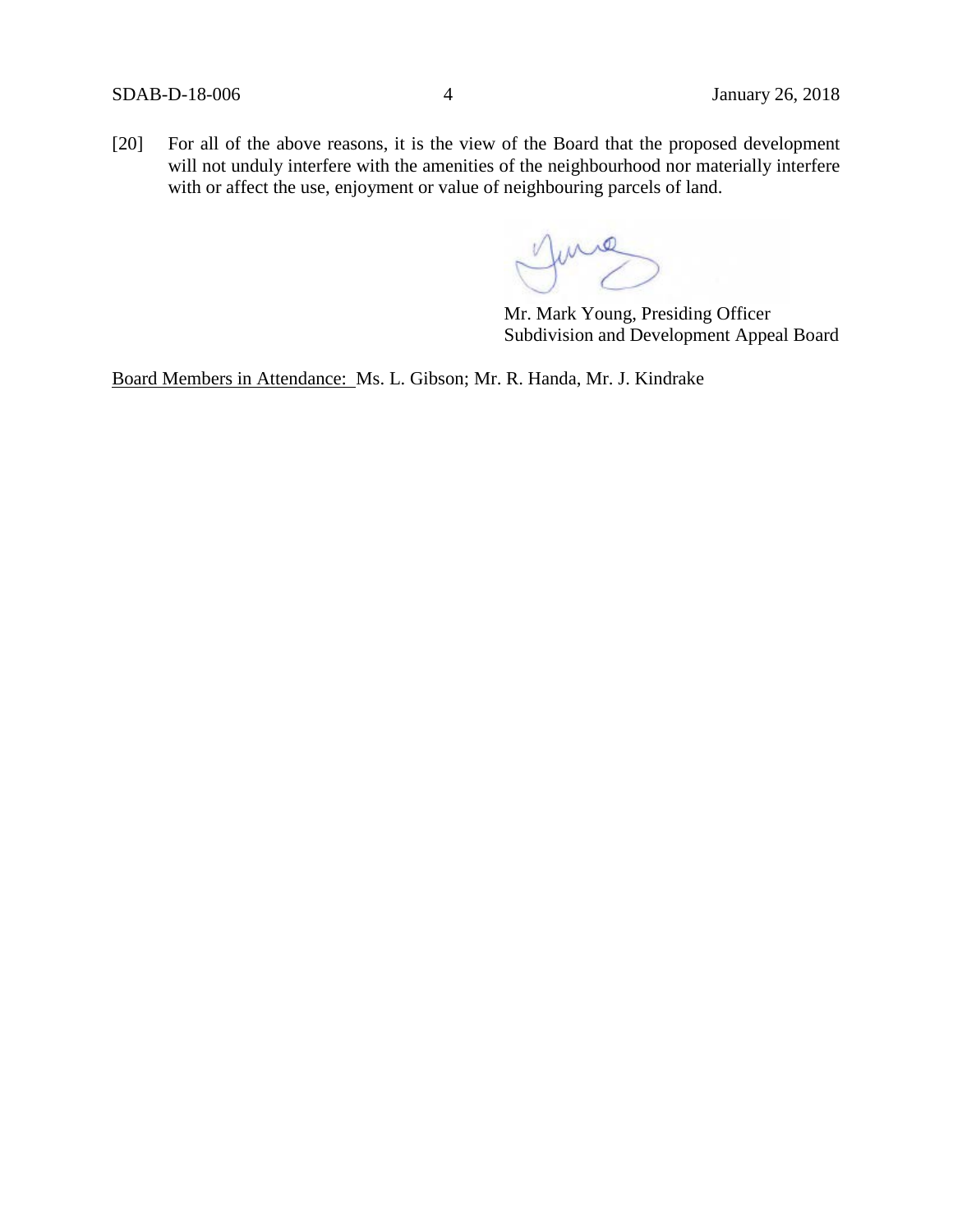## **Important Information for the Applicant/Appellant**

- 1. This is not a Building Permit. A Building Permit must be obtained separately from the Sustainable Development Department, located on the 2nd Floor, Edmonton Tower, 10111 – 104 Avenue NW, Edmonton, AB T5J 0J4.
- 2. Obtaining a Development Permit does not relieve you from complying with:
	- a) the requirements of the *Edmonton Zoning Bylaw*, insofar as those requirements have not been relaxed or varied by a decision of the Subdivision and Development Appeal Board,
	- b) the requirements of the *Alberta Safety Codes Act*,
	- c) the *Alberta Regulation 204/207 – Safety Codes Act – Permit Regulation*,
	- d) the requirements of any other appropriate federal, provincial or municipal legislation,
	- e) the conditions of any caveat, covenant, easement or other instrument affecting a building or land.
- 3. When an application for a Development Permit has been approved by the Subdivision and Development Appeal Board, it shall not be valid unless and until any conditions of approval, save those of a continuing nature, have been fulfilled.
- 4. A Development Permit will expire in accordance to the provisions of Section 22 of the *Edmonton Zoning Bylaw, Bylaw 12800*, as amended.
- 5. This decision may be appealed to the Alberta Court of Appeal on a question of law or jurisdiction under Section 688 of the *Municipal Government Act*, RSA 2000, c M-26. If the Subdivision and Development Appeal Board is served with notice of an application for leave to appeal its decision, such notice shall operate to suspend the Development Permit.
- 6. When a decision on a Development Permit application has been rendered by the Subdivision and Development Appeal Board, the enforcement of that decision is carried out by the Sustainable Development Department, located on the 2nd Floor, Edmonton Tower, 10111 – 104 Avenue NW, Edmonton, AB T5J 0J4.

*NOTE: The City of Edmonton does not conduct independent environmental checks of land within the City. If you are concerned about the stability of this property for any purpose, you should conduct your own tests and reviews. The City of Edmonton, when issuing a development permit, makes no representations and offers no warranties as to the suitability of the property for any purpose or as to the presence or absence of any environmental contaminants on the property.*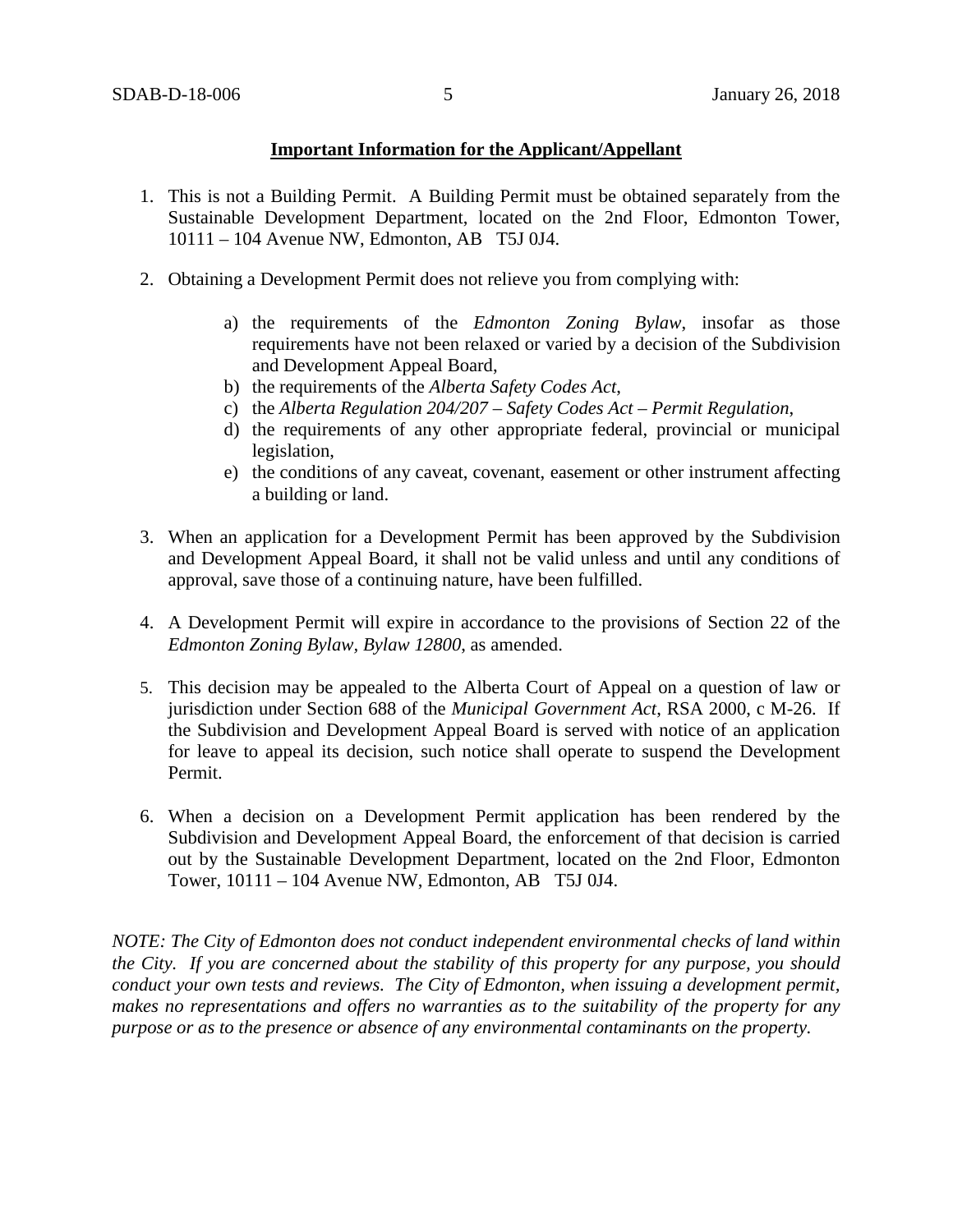

Date: January 26, 2018 Project Number: 262304342-001 File Number: SDAB-D-18-007

# **Notice of Decision**

[1] On January 11, 2018, the Subdivision and Development Appeal Board (the "Board") heard an appeal that was filed on December 13, 2017. The appeal concerned the decision of the Development Authority, issued on November 30, 2017, to refuse the following development:

> Convert the existing Single Detached House to a Child Care Services Use (30 Children) and to construct interior and exterior alterations (develop outdoor play space)

- [2] The subject property is on Plan 0125035 Blk 30 Lot 40, located at 2210 37A Avenue NW, within the RSL Residential Small Lot Zone. The Meadows Area Structure Plan and Wild Rose Neighbourhood Structure Plan apply to the subject property.
- [3] The following documents were received prior to the hearing and form part of the record:
	- Copies of the refused permit, permit application with attachments and plans;
	- Canada Post Registered Mail Receipt;
	- Development Officer's written submissions and correspondence with the Appellant;
	- Previous decision of the Board, file reference SDAB-D-16-276;
	- Four online responses from property owners within the 60 metre notification area;
	- Emails and correspondence in opposition to the development; and
	- Notification map.

## **Preliminary Matters**

- [4] At the outset of the appeal hearing, the Chairman confirmed with the parties in attendance that there was no opposition to the composition of the panel.
- [5] The Chairman outlined how the hearing would be conducted, including the order of appearance of parties, and no opposition was noted.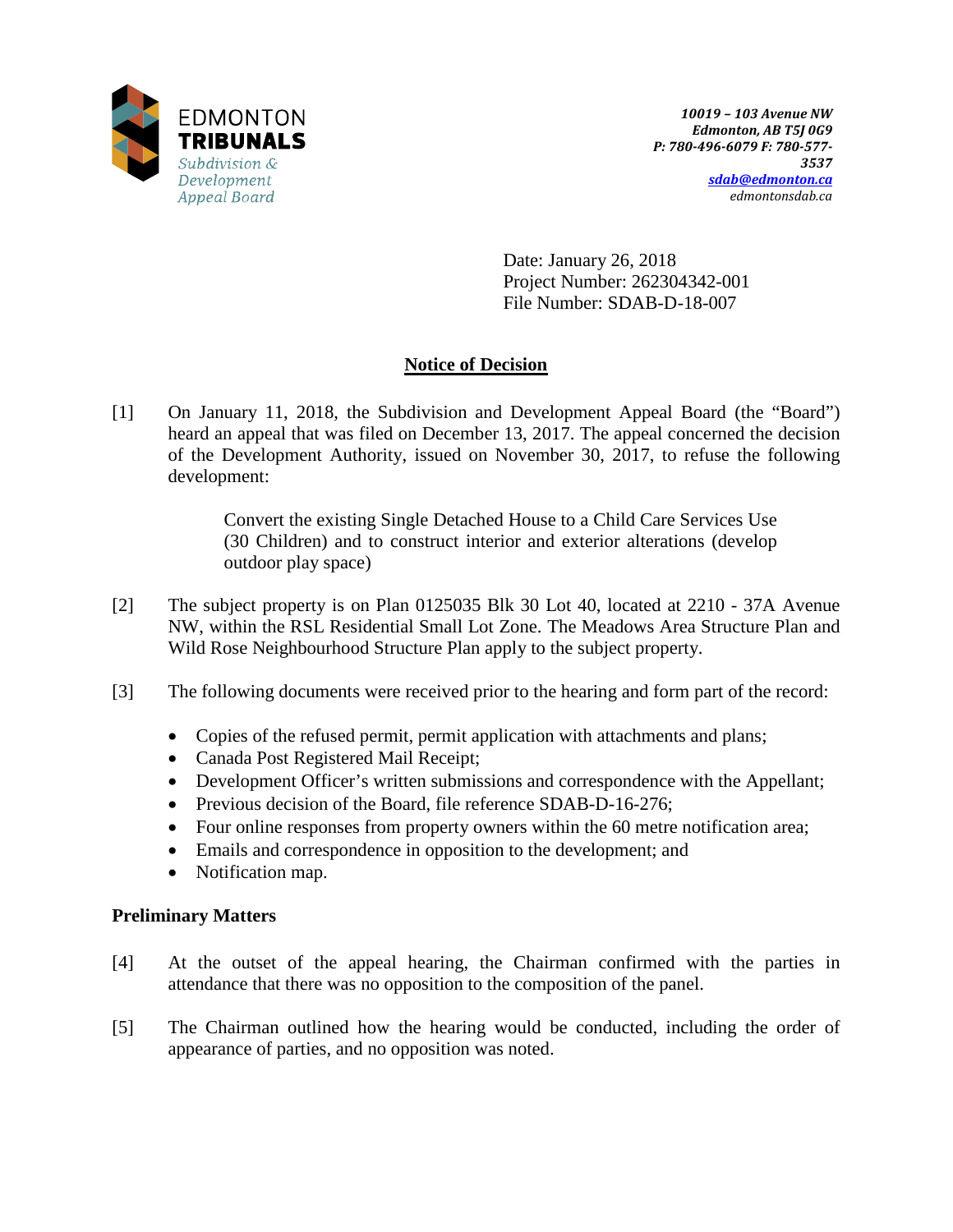[6] The appeal was filed on time, in accordance with section 686 of the *Municipal Government Act*, RSA 2000, c M-26.

#### **Summary of Hearing**

- *i) Position of the Appellant, Kumar Architecture, represented by Mr. D. Enaohwo*
- [7] They were advised during preliminary discussions with the Development Officer that the scope of work was outside their jurisdiction and could not be approved but that the refusal could be appealed.
- [8] The problem arose because this application is for a Change in Use for an existing residential dwelling.
- [9] Discussions occurred with the Development Officer and a representative from Transportation Services before the development permit application was submitted. They were advised that the proposed tandem parking spaces could be accepted given the existing parking situation.
- [10] Transportation Services advised that they were not aware of any complaints filed regarding a shortage of parking in this neighbourhood and based on that, the development permit application could be considered.
- [11] Mr. Mangat purchased the property over one year ago strictly for the purpose of converting the Dwelling to a Child Care Service. He and his wife are currently Day Care Supervisors, the highest level of accreditation available in this field.
- [12] It has been their experience from operating other Child Care Services that a commercial area is problematic because it results in additional travel time for parents and is not the best environment for the children. Operating a Child Care Service in a residential neighbourhood is most desirable because it provides the option for parents and children to walk to the facility and the children are familiar and comfortable with the environment.
- [13] Less parking will be required because of the residential location of the Child Care Service which will reduce the parking required. The two tandem parking spaces on the driveway and two on street parking spaces to the east of the building proposed will provide short term parking for drop off and pick up.
- [14] The walls of the house will be reinforced during the renovation process in an attempt to reduce the amount of noise.
- [15] Mr. Enaohwo provided the following information in response to questions from the Board:
	- a) Parking Services and the Urban Form and Corporate Strategic Development Department verbally advised that they did not object to the proposed tandem parking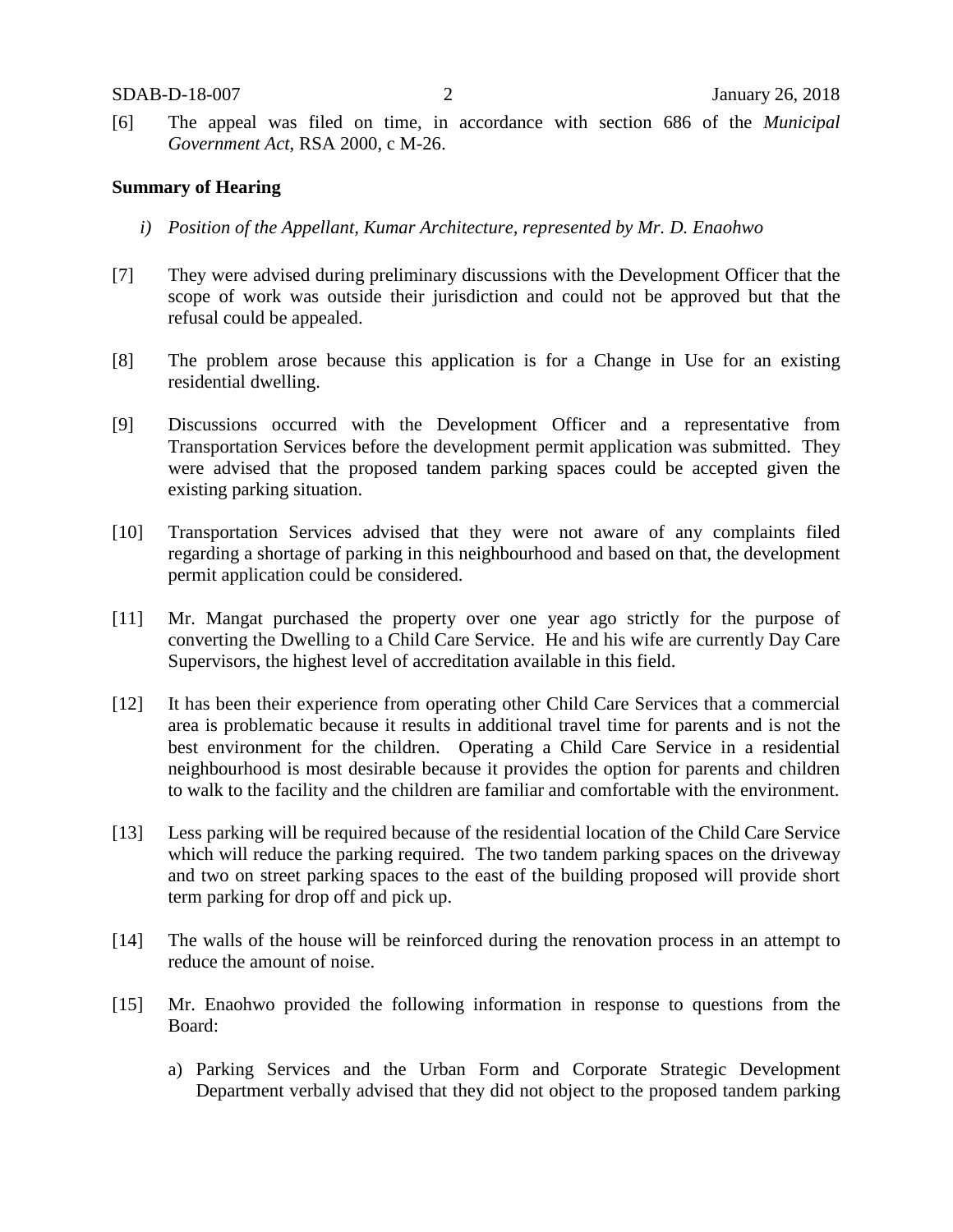spaces but explained that the proposed development would have to go through the appeal process.

- b) The verbal discussions were held with Peter Sontrop and Samantha Buccino.
- c) Several of the neighbours provided support for the proposed Child Care Service at the previous Subdivision and Development Appeal Board hearing but they were not contacted to provide support for this appeal.
- d) He acknowledged that 35 percent of the neighbours are opposed to the development but he indicated that the operator of the proposed Child Care Service is willing to work with the neighbours to address their concerns.
- e) The previous application was for 44 children. This application has been reduced to 30 children in order to reduce the amount of parking required.
- f) No one will be living in the house. There will be four staff members. The owner of the Child Care Service and his wife will be travelling to the site together and will require one parking space. He acknowledged that two additional staff parking spaces may be required. Two parking spaces are available inside the garage, one of which will be used by the owner and his wife. One other staff can park in the garage and one will park on the street to the east of the building. Staff members will be arriving and leaving the site at the same time.
- g) It is their hope that residents who live within walking distance will be using the Child Care Service which will reduce the amount of parking required.
- h) It was his estimation that a drop off or pick up would take between 10 to 12 minutes, between 7:00 a.m. and 8:00 p.m. One parking space on the driveway will be used for pick up and drop off.
- i) The children age  $4\frac{1}{2}$  to 6 will be arriving at the facility after school.
- *ii) Position of Affected Property Owners in Opposition to the Appellant:*

## Ms. C. Hill:

- [16] She resides within 60 metres of the subject site and attended the previous appeal hearing.
- [17] Her major concern is the lack of available parking. There is no parking available in front of this property and the driveway is a standard size that can only accommodate two vehicles.
- [18] There is no parking in front of this dwelling to provide drop off and pick up spaces. There are a limited number of parking spaces on the east side of 22 Street because of the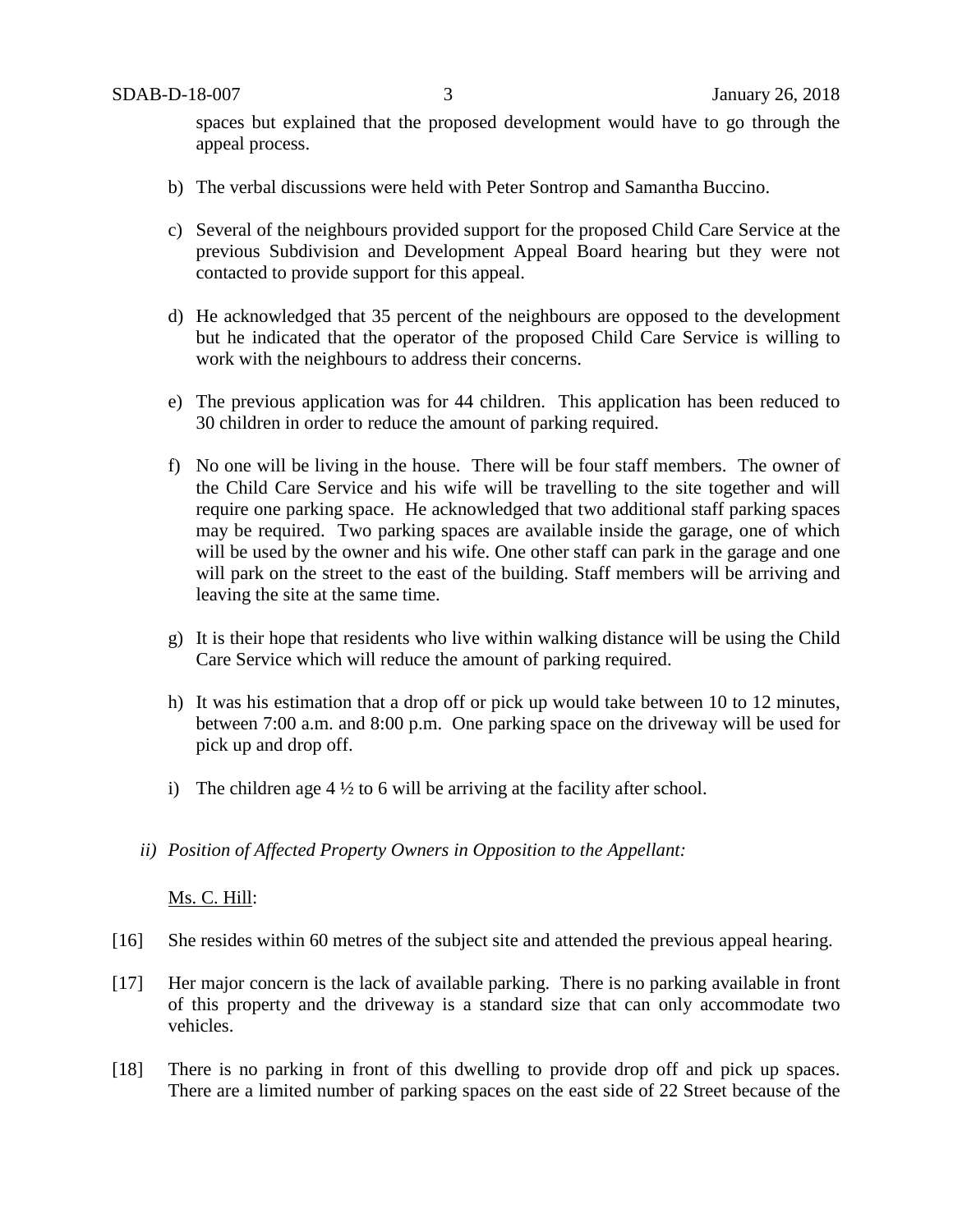limited space between the driveways. If the daycare patrons park on the south side of 37A Avenue, children will have to cross the street at an unmarked crossing at a Tintersection. This crossing is extremely dangerous given the offset intersection between 22A Street and 22 Street and the curve on the hill on 37A Avenue. 37A Avenue is especially busy in the morning because of the junior high school traffic.

- [19] The additional traffic generated by the Child Care Service will cause a significant increase in daily traffic in this area.
- [20] There are three strip malls in this neighbourhood and several new daycares have recently opened in these commercial areas which in her opinion is a more suitable location than the subject site.
- [21] The Appellant has not consulted with or provided any information regarding the proposed development to the neighbours. The neighbours have submitted their concerns based on the information that they had for the previous development permit application.
- [22] All of the neighbours in her cul de sac are affected by this development even though not all of them reside within the 60-metre notification radius.

## Mr. & Ms. Roccia:

- [23] Ms. Roccia reiterated the concerns of Ms. Hill regarding the lack of parking available for drop off and pick up as well as staff parking.
- [24] This area has a high volume of traffic because of the junior high school that is located approximately 120 metres away. Six hundred students attend the school, which generates a high volume of traffic because of parents dropping students off, ETS and yellow school buses.
- [25] There is no elementary school in this area and she questioned the need for a Child Care Service. It was her opinion that this location is very unsafe for a Child Care Service.
- [26] Their quality of life will be disrupted by this business venture because they will no longer be able to sit out on their rear deck because of the noise generated by the Child Care Service.
- [27] It was her opinion that the proposed development will decrease the value of their property although she did not consult with a real estate professional. If the Child Care Service is approved, they will be forced to sell their home.

Mr. C. Lal:

[28] Mr. Lal advised that he was appearing on behalf of his daughter who resides at 2212 – 37A Avenue, next door to the subject site.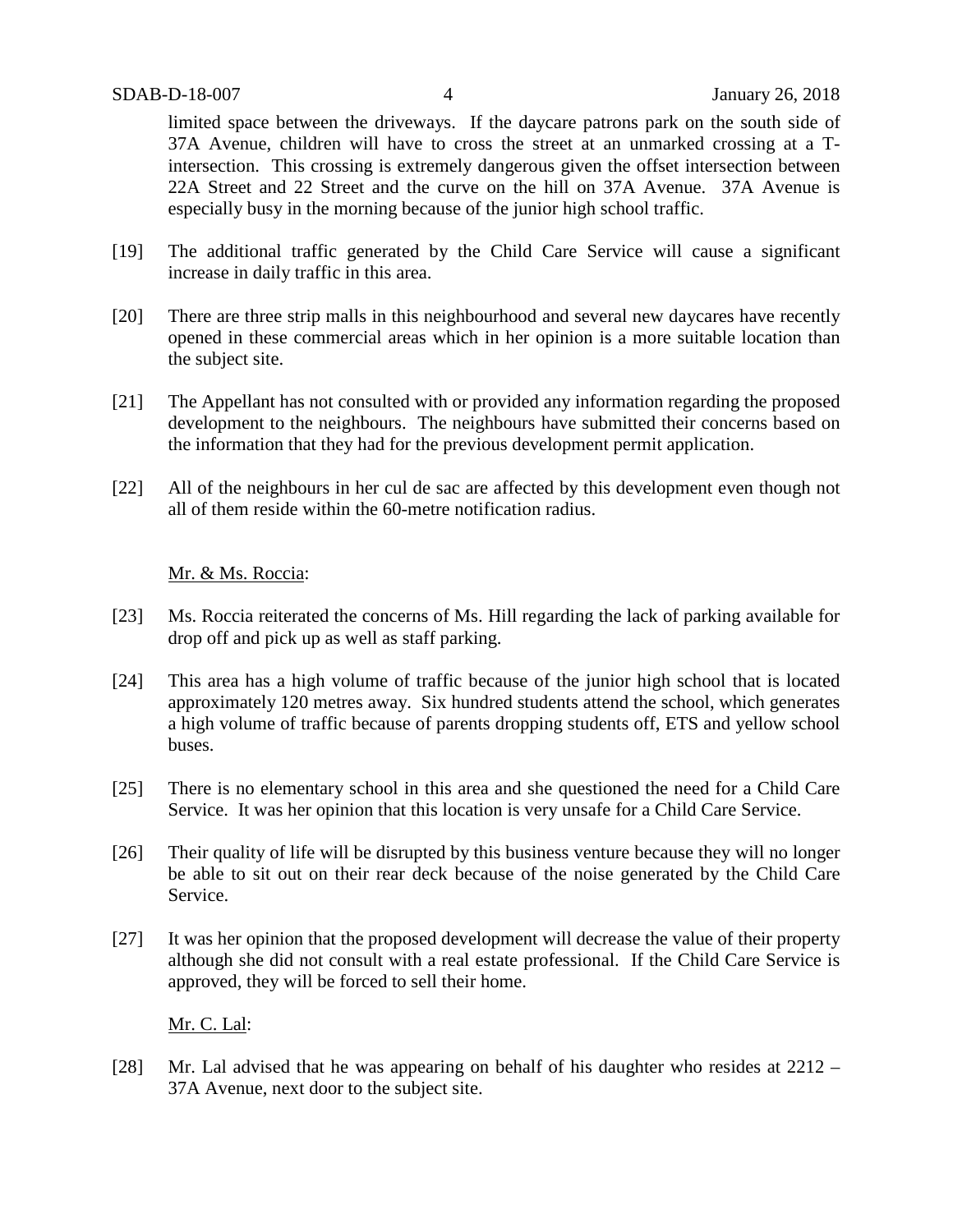- [29] Three windows in his daughter's house face the subject site and she will be impacted by the proposed outdoor play area which, in his opinion, is not large enough to accommodate the proposed number of children.
- [30] The proposed parking and drop off and pick up spaces are inadequate and pose a safety concern.
- [31] The proposed development will negatively impact the value of his daughter's property.

## Ms. Apuhn:

- [32] She and her neighbours are of the opinion that this site is not appropriate for a Child Care Service because of the already congested traffic and parking in the neighbourhood.
	- *iii) Position of the Development Authority:*
- [33] The Development Authority provided written submissions and did not attend the hearing.
	- *iv) Rebuttal of the Appellant:*
- [34] None of the neighbours who appeared in opposition have young children who would benefit from the development of the proposed Child Care Service. However, many of the neighbours who will potentially use the Child Care Service support the proposed development.
- [35] The concerns of the neighbours regarding excess noise will be addressed by the reinforcement of the walls during the renovation process. The noise generated from children using the outdoor play area will not be a concern because the older children will be at school during the day and the children will be inside more than outside because of the climate.
- [36] The Development Officer advised them that the proposed outdoor play area exceeds the minimum required size.
- [37] The proposed parking is acceptable to Transportation and Parking Services but they do not have the authority to approve it.
- [38] It was his opinion that the approval of the proposed Child Care Service will not reduce the value of neighbouring properties. In fact, the Child Care Service may increase property values by attracting families into the neighbourhood who want to live close to the facility. However, he could not provide a professional opinion to support this contention.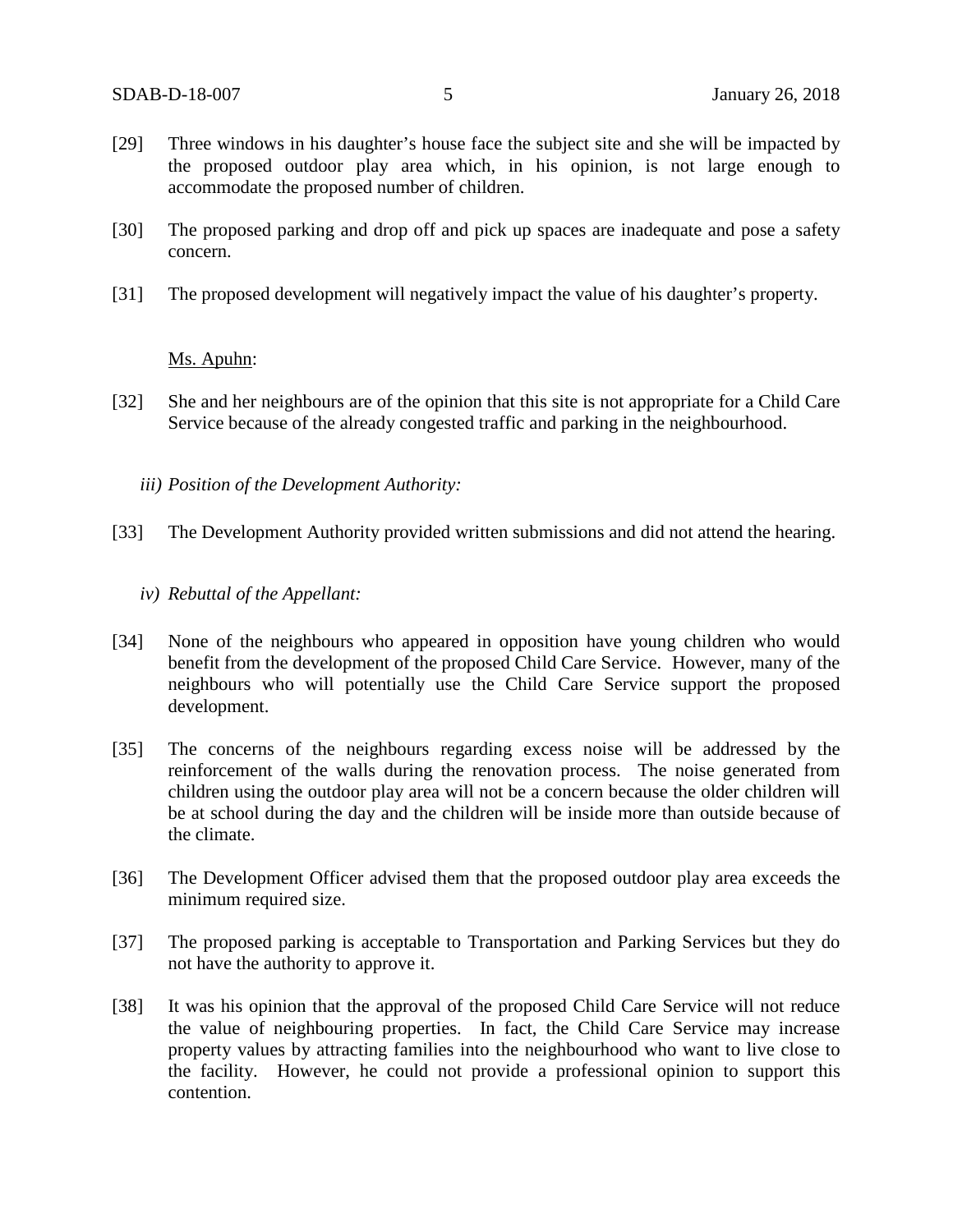- [39] The property owner purchased this house over one year ago and has been paying the mortgage because of his passion to develop a Child Care Service. The house is not being used as a rental property and he has continued his attempts to obtain a development permit.
- [40] It was his opinion that the value of property should not take precedence over the development of the future generation.
- [41] He reiterated his opinion that the operation of a Child Care Service in a residential area is most desirable for parents and children because of the convenience as well as increased safety.

## **Decision**

[42] The appeal is **DENIED** and the decision of the Development Authority is **CONFIRMED**. The development is **REFUSED**.

## **Reasons for Decision**

- [43] Pursuant to Section 115.3(1) of the *Edmonton Zoning Bylaw*, a Child Care Service is a Discretionary Use in the RSL Residential Small Lot Zone. The proposed development also requires variances for the parking and loading requirements set out in the *Edmonton Zoning Bylaw*.
- [44] Therefore, the Board must determine the appropriateness of the proposed Discretionary Use at this location and whether or not the required variances should be granted.
- [45] The Board acknowledges that a Child Care Service is an important Use in a residential area based on the decision of City Council to include Child Care Services as a Discretionary Use in the RSL Residential Small Lot Zone. However, the Board is required to review the details of the proposed development and the variances required to ensure that it will be compatible with the surrounding, existing Uses.
- [46] The Board finds that the proposed Discretionary Use is not compatible for the following reasons:
	- a) A Child Care Service for 30 children is a large operation, much larger than a day home, many of which are located in residential neighbourhoods.
	- b) The lot is small and is bounded on the south side by 37A Avenue, which is a busy collector roadway and transit route requiring a parking ban.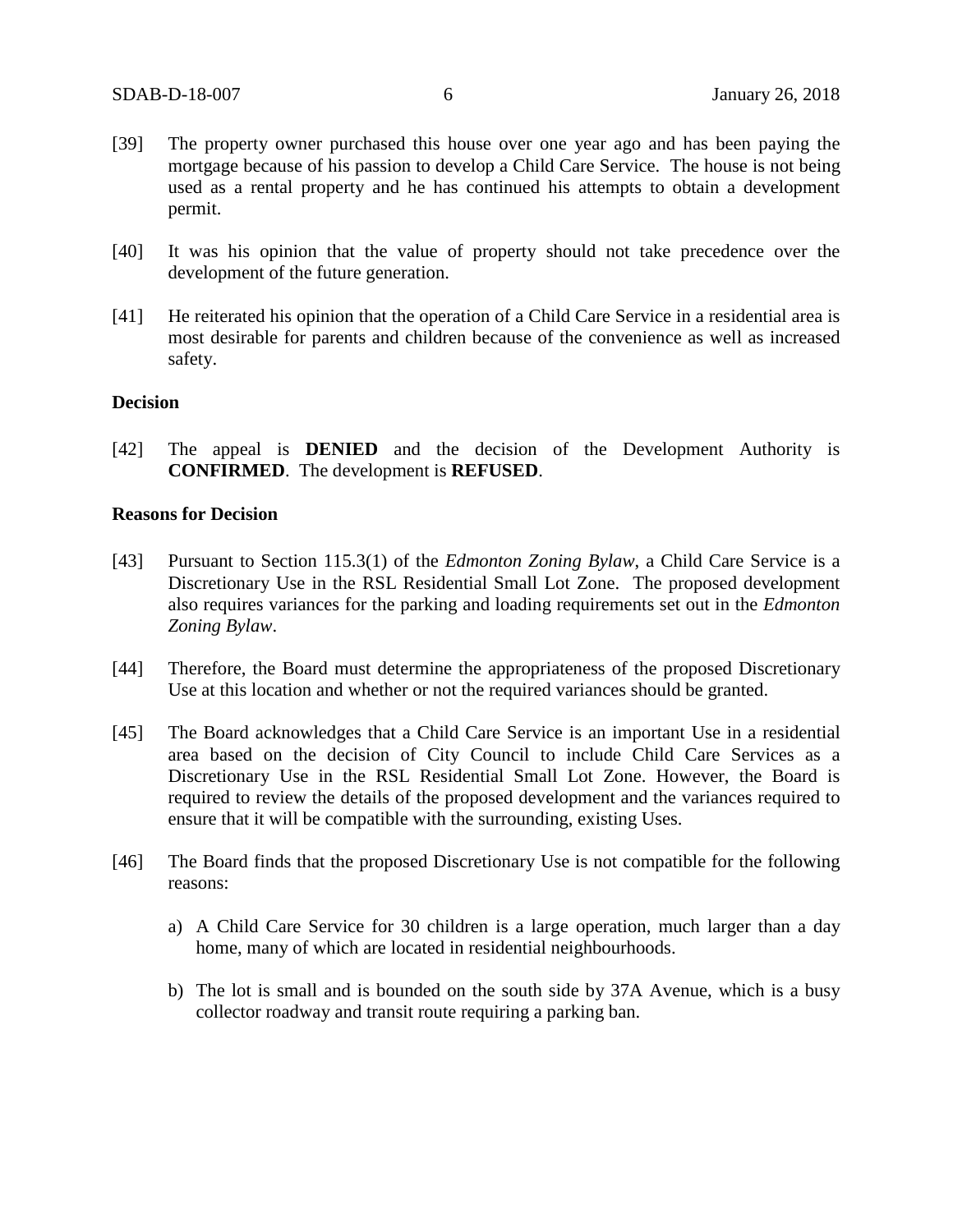- c) The existing Single Detached House will be converted exclusively to a Child Care Service. The house will not have a residential component and is essentially a commercial operation which is less compatible with the residential nature of the RSL Residential Small Lot Zone.
- d) The subject site is located at the edge of the RSL Zone with an RF4 Semi-detached Residential Zone located immediately across 22 Street. There are Semi-detached Houses with wide driveways on the east side of 22 Street, which increases density and places more demands on street parking.
- e) Finally, the proposed Discretionary Use requires variances to both the parking and loading regulations, which suggests that the proposed development is more intense than what is contemplated in the *Edmonton Zoning Bylaw*.
- [47] The Board has not granted the required variances for the following reasons:
	- a) There is Semi-detached Housing located on the east side of 22 Street and residential small lots developed on the west side. Because of this, 22 Street is at risk of being overrun with on-street parking demands and granting the required variance in on-site parking will only exacerbate this situation.
	- b) Two of the proposed parking or loading spaces identified on the submitted plans are located on the Driveway. This would require parents dropping off and picking up their children to back their vehicles out onto 37A Avenue. As noted, 37A Avenue is a busy collector roadway and bus route and the addition of vehicles continuously exiting this driveway onto the roadway will only add to the existing traffic congestion and create a safety concern.
	- c) There is a junior high school located one block west of the subject site. Therefore, during the busiest drop off times at the proposed Child Care Service, parents will be dropping students off at the junior high school. This means that the drop off times for the proposed Child Care Service will coincide with the highest traffic volume on 37A Avenue.
	- d) Granting the required variances will result in an unacceptable amount of traffic congestion and create on-street parking demands that would in turn materially affect the use and enjoyment of neighbouring properties.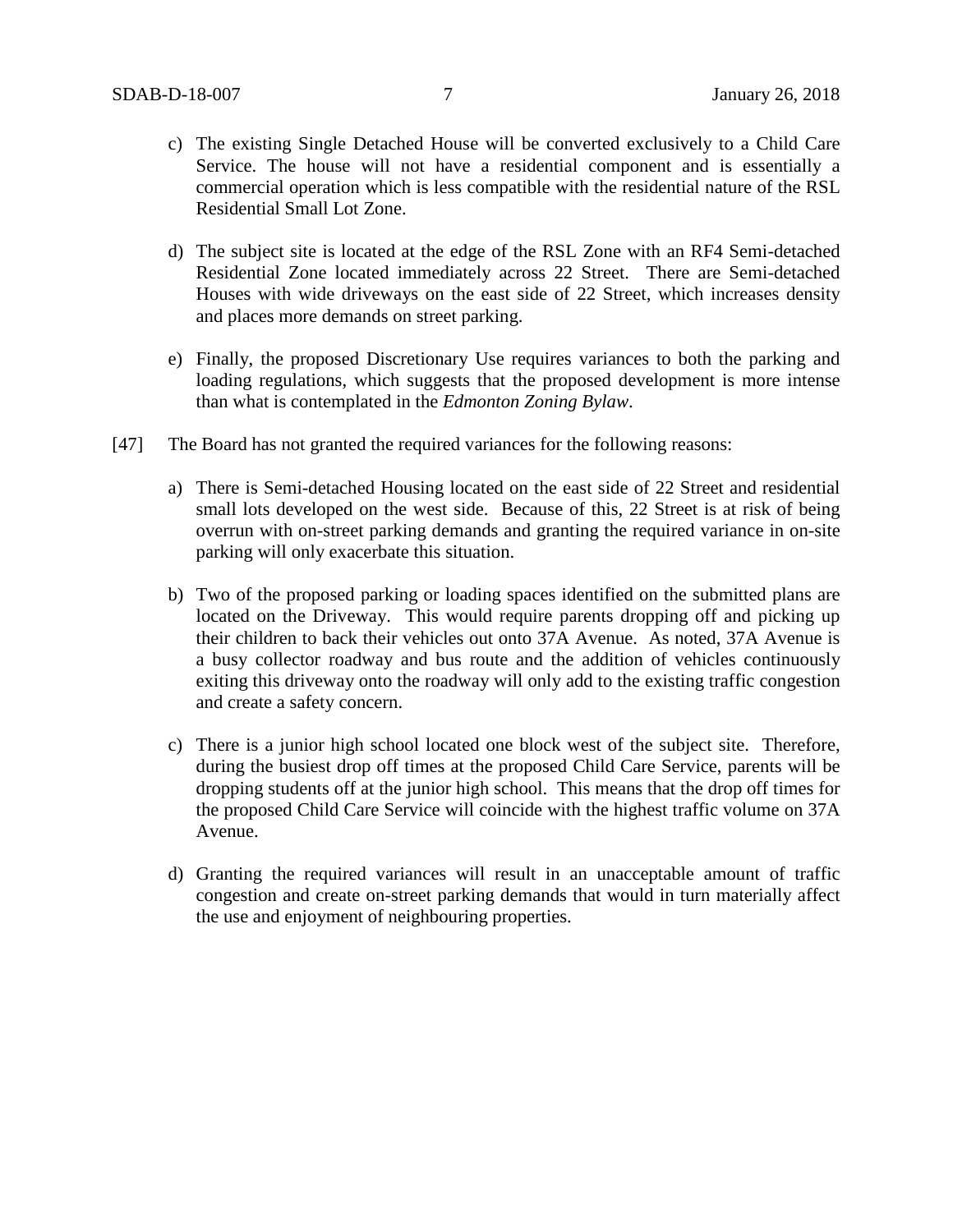[48] The Board finds that the proposed development with the required variances is not reasonably compatible with the neighbourhood and is of the opinion that granting the required variances at this location will unduly interfere with the amenities of the neighbourhood and materially interfere with and affect the use and enjoyment of neighbouring parcels of land. Therefore the appeal is denied.

> Mr. Ian Wachowicz, Chairman Subdivision and Development Appeal Board

Board Members in Attendance: Mr. M. Young; Ms. L. Gibson; Mr. R. Handa, Mr. J. Kindrake